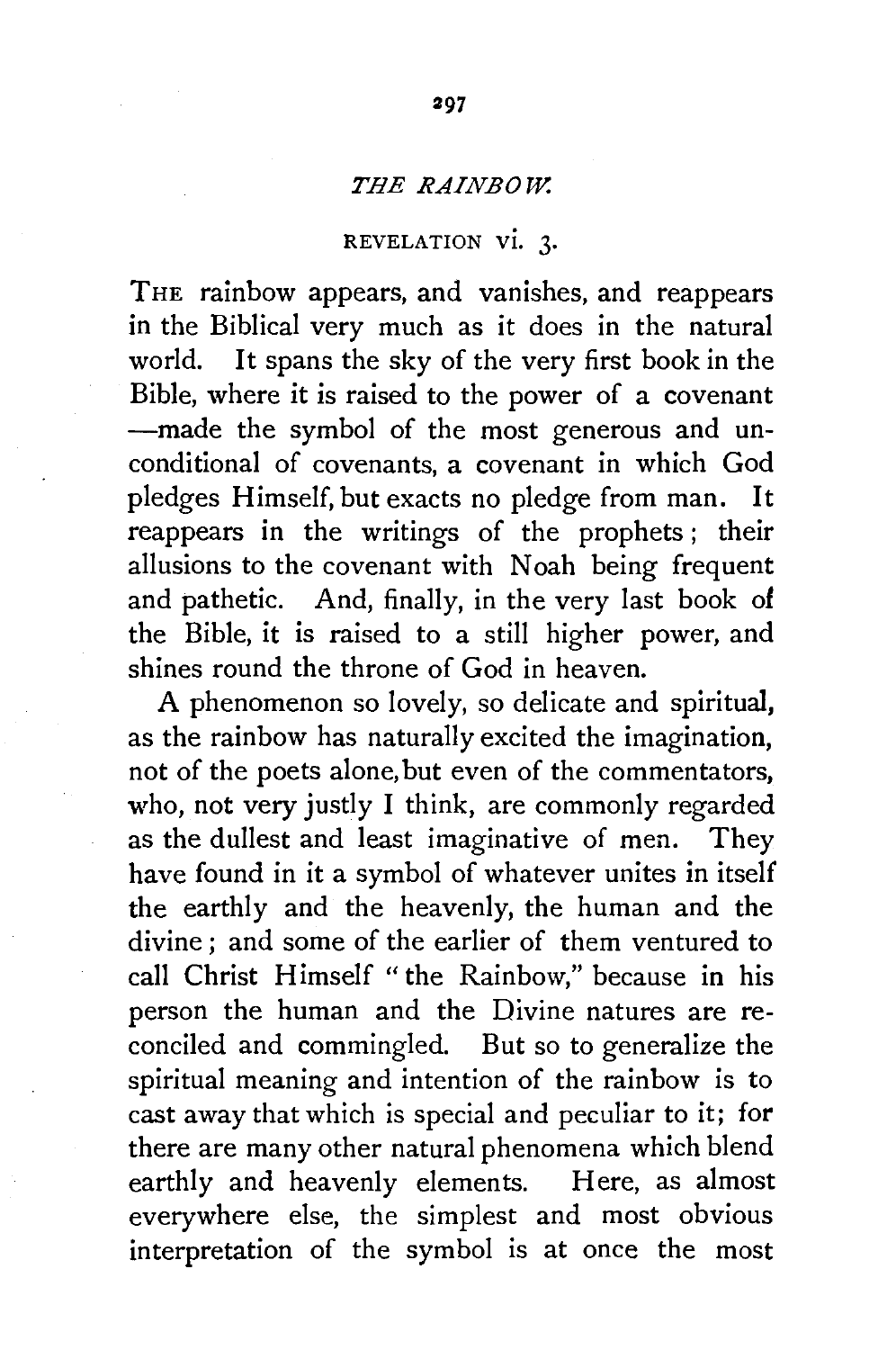definite and the best. And by any unsophisticated mind the dark raincloud across which the bow is bent is taken as a symbol of the sins by which men obscure their inner heaven, or of the judgments which dog their sins; while the sunshine which casts the bow on the cloud is taken as a symbol of the Divine Love that absolves men from their sins, of that Mercy which is the final intention of judgment. So often as this fair and delicate apparition appears in the sky, hallowing and etherealizing the tearbesprinkled earth, we are reminded of the cleansing power of penitence, of the Compassion which seeks to make our lives the brighter and the sweeter for our very sins, of the lavish and inalienable Goodness which, by a divine alchemy, draws new promise and new hope even from our darkest transgressions. It is impossible-if at least we give our natural piety fair play-to look thoughtfully at the bow shining in a sky in which light is at the point to triumph over darkness, bending over an earth sweetened and enriched by the very rains which have fallen on it, and transfiguring it into a pure and mystic beauty, without receiving from it, as our first and deepest impression, an assurance that "God's love is more than all our sins," that somehow good is to be the final goal of ill, that the whole creation is moving on to some far-off divine event which will solve all the problems and redress all the wrongs of time. The sun does not shine on every shower, nor glorify every cloud ; but when it does shine on and through the streaming rain, it throws a light of promise over the world. And therefore the rainbow is an incarnate promise ; it is the very embodiment of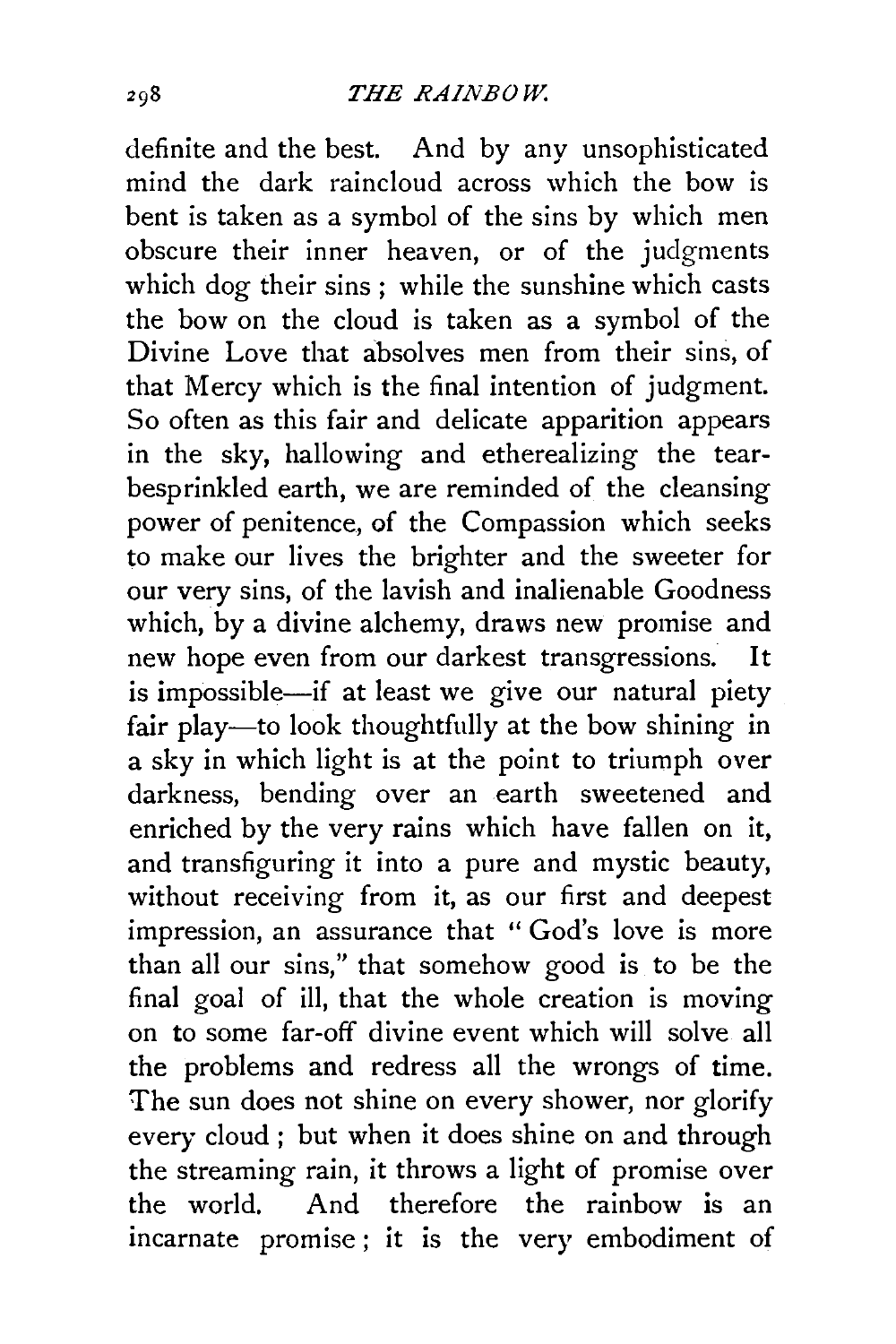hope. It speaks, or should speak, to us of a time when evil shall be overcome by good. It assures us that there *is* an answer to all the problems by which we are perplexed, though perhaps we cannot reach it yet ; and that we *shall* reach and rejoice in it some day. It assures us that there is a remedy for all the ills under which we groan, and that this remedy will be applied, if not within, yet beyond the borders and coasts of time.

And perhaps the fact that both the prophet Ezekiel and the seer in the isle of Patmos saw a rainbow *round the throne of heaven* may involve a hint that, so long as we are compassed about with the infirmities and limitations of the flesh, we must not expect to solve the problems, or to escape the trials, which afflict us now and here ; it may imply that only when that which is spiritual has come, only when we ourselves have become "pure heavenly," only when we stand before the throne, will the long, sad, mysterious story of Time unfold its true meaning, and all the way in which God has led us be explained and justified by the end to which it has conducted us.

To us, as to Noah and his family, the rainbow is a sign, a proof, a prediction that mercy is to rejoice over judgment: to them it brought the assurance that, let men sin as they would, God would never again sweep them away with a flood; and to us it brings the assurance that, let men sin as they may, and whatever the miseries they may breed by their sins for a time, all the darknesses and sorrows of human life are to be penetrated and suffused by the transfiguring light of the Divine Love. It suggests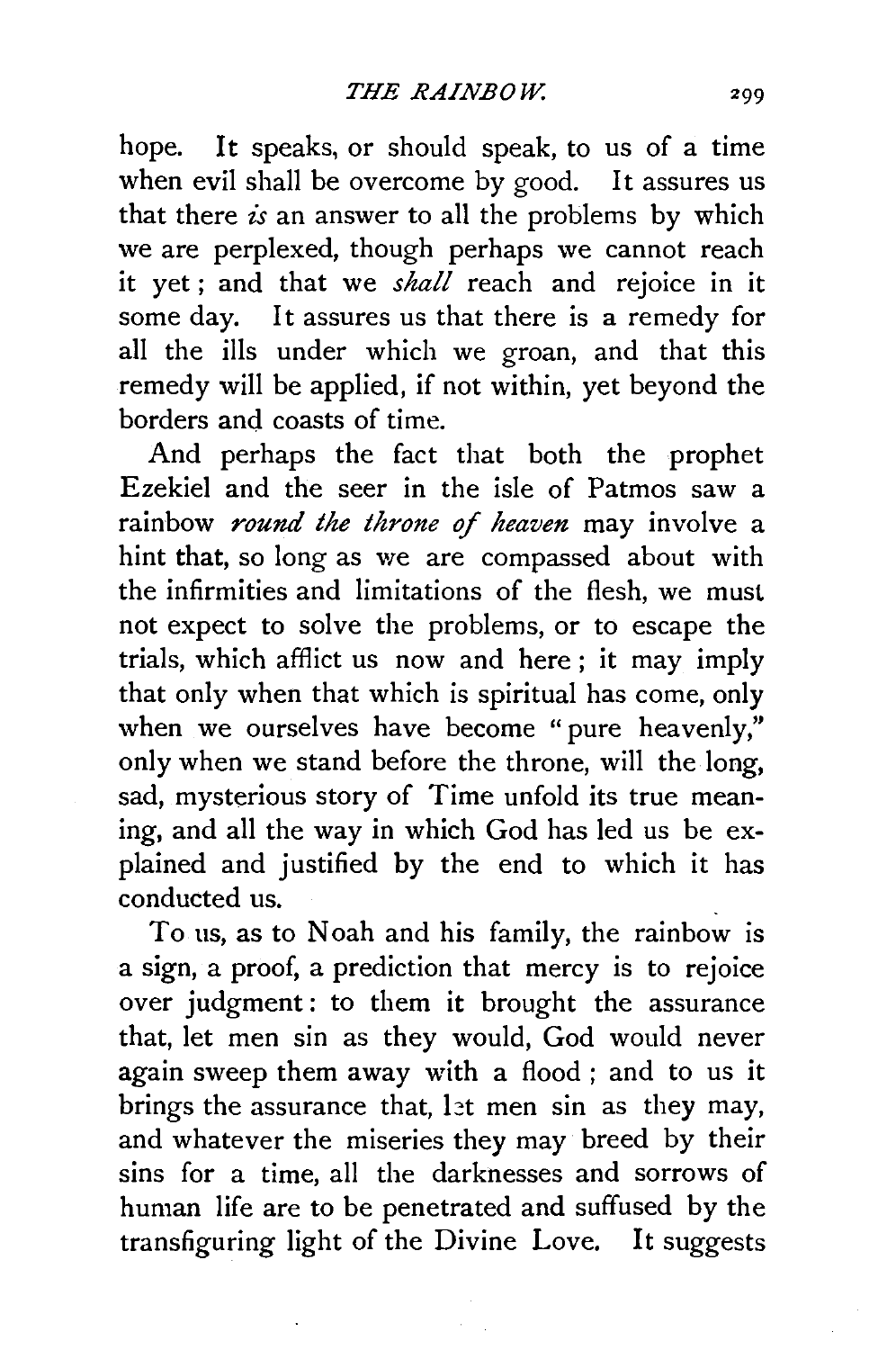that the end is to vindicate and crown the work of God.

No promise is more welcome to us than this ; and therefore it has a fitting symbol in the rainbow, than which no natural phenomenon is more delicately beautiful or more suggestive of hope. But no promise is more incredible to us ; for we see neither that it is being, nor how it is to be, accomplished: and therefore it is, I suppose, that as the rainbow gleams along the whole Bible from end to end, so this promise of the final victory of good is wrought into the very substance of Scripture from its commencement to its close. In the very first book of the Bible we-hear of a salvation committed, for a time, to a single race, in order that, through them, all the families of the earth may be blessed. And from that time onward the promise grows even more full and distinct. Thus Isaiah never wearies of depicting the new heavens and the new earth in which righteousness shall dwell. Joel breaks into an extasy as he sees the Spirit of God poured out *on all flesh*young men and maidens, old men and children, freemen and slaves. Zephaniah can rejoice in the very judgments of Jehovah, because he sees that by these God will turn *to the nations* a pure lip and cause them to serve Him with one shoulder, until *all the*  isles of the heathen, every one from its place, shall worship Him. In like manner Habakkuk looks through all the clouds and terrors of time, and sees *the whole earth* filled with the knowledge of God as the water covers the deep. Malachi affirms that men are passed through the furnace which burns up all unrighteousness, only that *from the rising of the sun*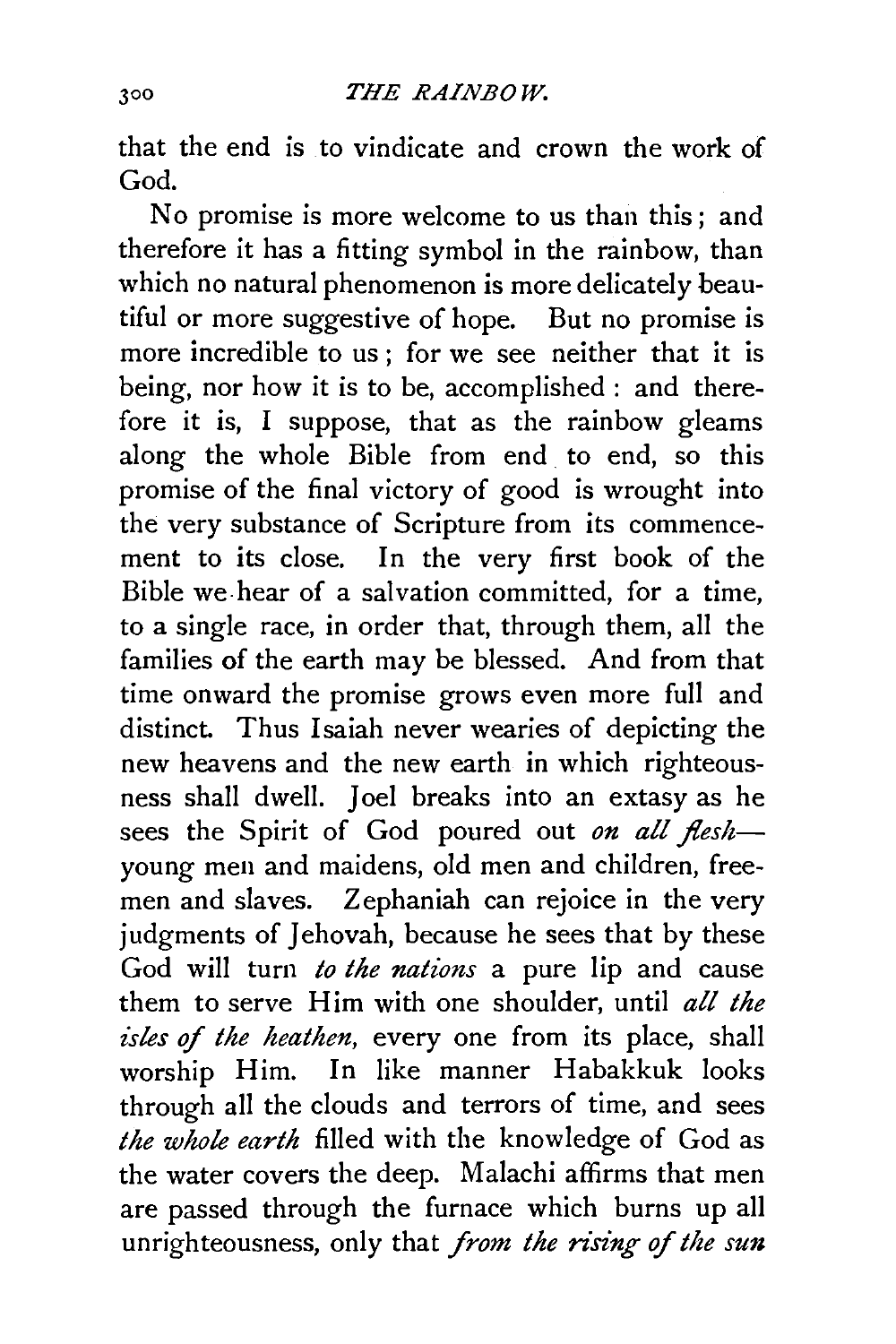to the going down thereof God's name may be great among the nations, and that *in every place* incense may be burned to his name, and a pure worship be offered on the altar of the universal heart. The Gospels reveal a Sacrifice which taketh away the sin *of the world,* a Cross which is to draw *all men* to Christ and change them into his image, and a kingdom which is to rule over all. St. Paul affirms that God has shut up all under sin, that He may have mercy on *all.* St. Peter speaks of a salvation which extends even to Hades, throws open the prison-doors of the disobedient dead, and rescues even the guilty race which was swept away by the Flood. And in the last book of the Bible St. John rifles the whole universe of its splendours in order to set forth the glory of that city and kingdom in which *the nations* of the saved walk in white. True, there is another side to this bright and glowing picture. The very prophets, who labour to depict the wide all-embracing sweep of the Divine Compassion and Love, speak also of searching and terrible judgments to be executed on the ungodly both in this world and in that which is to come. But what we have to mark is that they speak of these very judgments as designed to cleanse and purify either men or the world in which they are to dwell ; and that beyond these dark clouds of judgment they invariably see a land of righteousness and peace and joy, a whole world of renewed men walking in a new earth and beneath a new heaven.

*We* need not faintly trust the larger hope, therefore. We may be sure that our largest hopes for men will be transcended. And we need the assur· ance, and to be constantly reminded of it. For we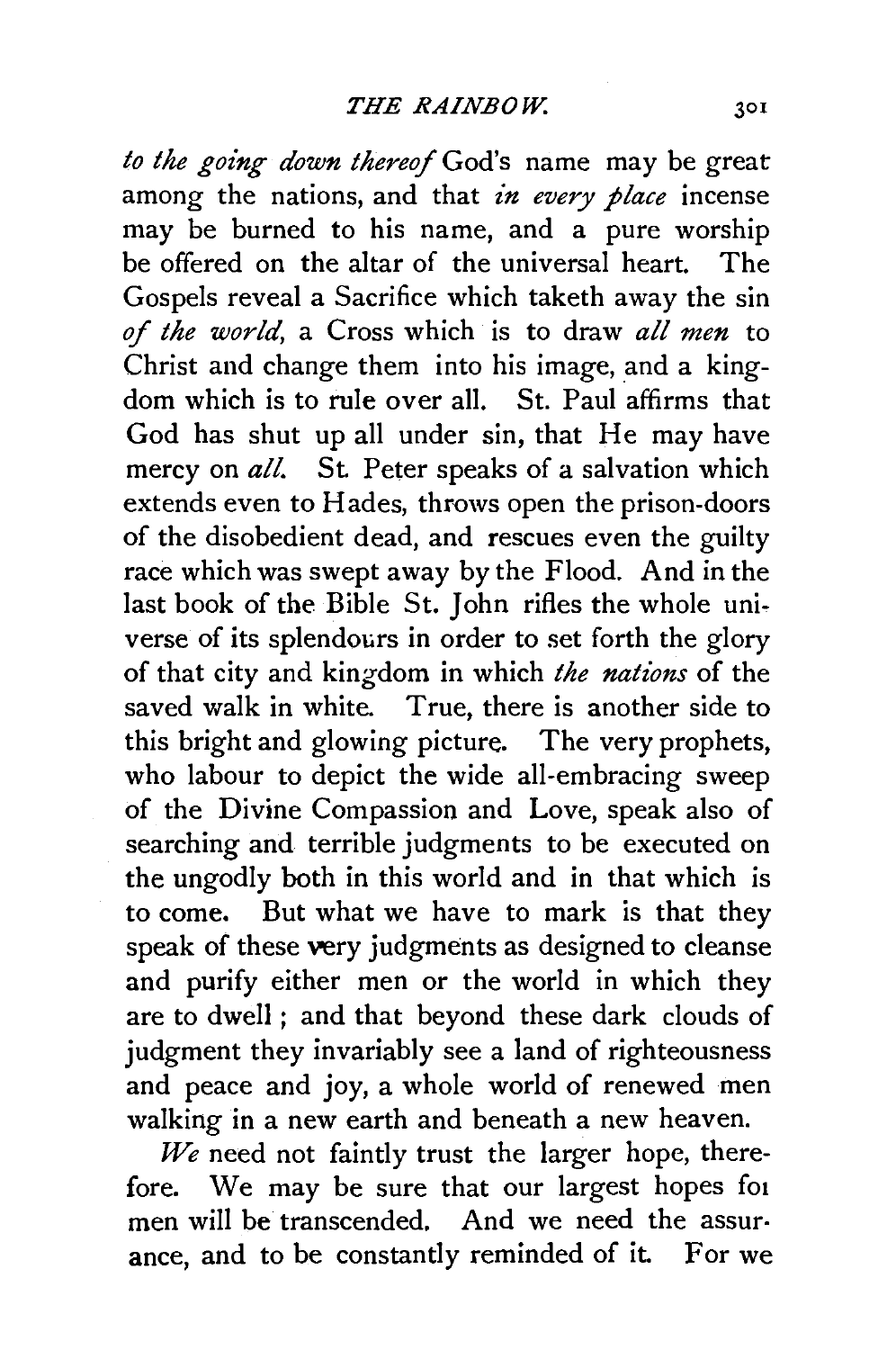are too apt to walk with eyes fixed on the ground, or lifted only to take in the narrow range of facts and events immediately around us. And *here,* we can often detect no sign of progress, no prophecy of hope. *We* are so weak and so wicked, and the world close around us is, for the most part, not only weak, but so unconscious of its weakness-not only wicked, but so indifferent to its wickedness—that we often lose hope both for ourselves and for the world at large. We need, therefore, to look out on human life through the eyes of the prophets, and to see the vast prophetic hope which, for them at least, stretches across the whole horizon and sheds down its clear spiritual light on the whole family of man. The clouds just above and around us may be dark and threatening ; a cold and bitter rain may be falling on us : but, see, the sun is breaking through the clouds, and shining on them ; faint and broken gleams of colour tremble through the air, melt into each other, and take definite form ; the bow spans the sky, and, under its magical hues, the whole earth is transformed ; the birds break forth into singing, the flowers kindle their censers and fill the air with fragrance. We all know what lovely and delicate transformations take place as the bow gleams forth on the clouds; how it seems at once to hallow and to brighten the earth, so that, standing beneath its vast mystic arch, we feel as though we had entered some great temple and were taking part in an act of solemn and elevating worship. And the change thus wrought on the face of nature, or on the eyes with which we regard it, is not more pure and gladdening than the change wrought upon our hearts when once we grasp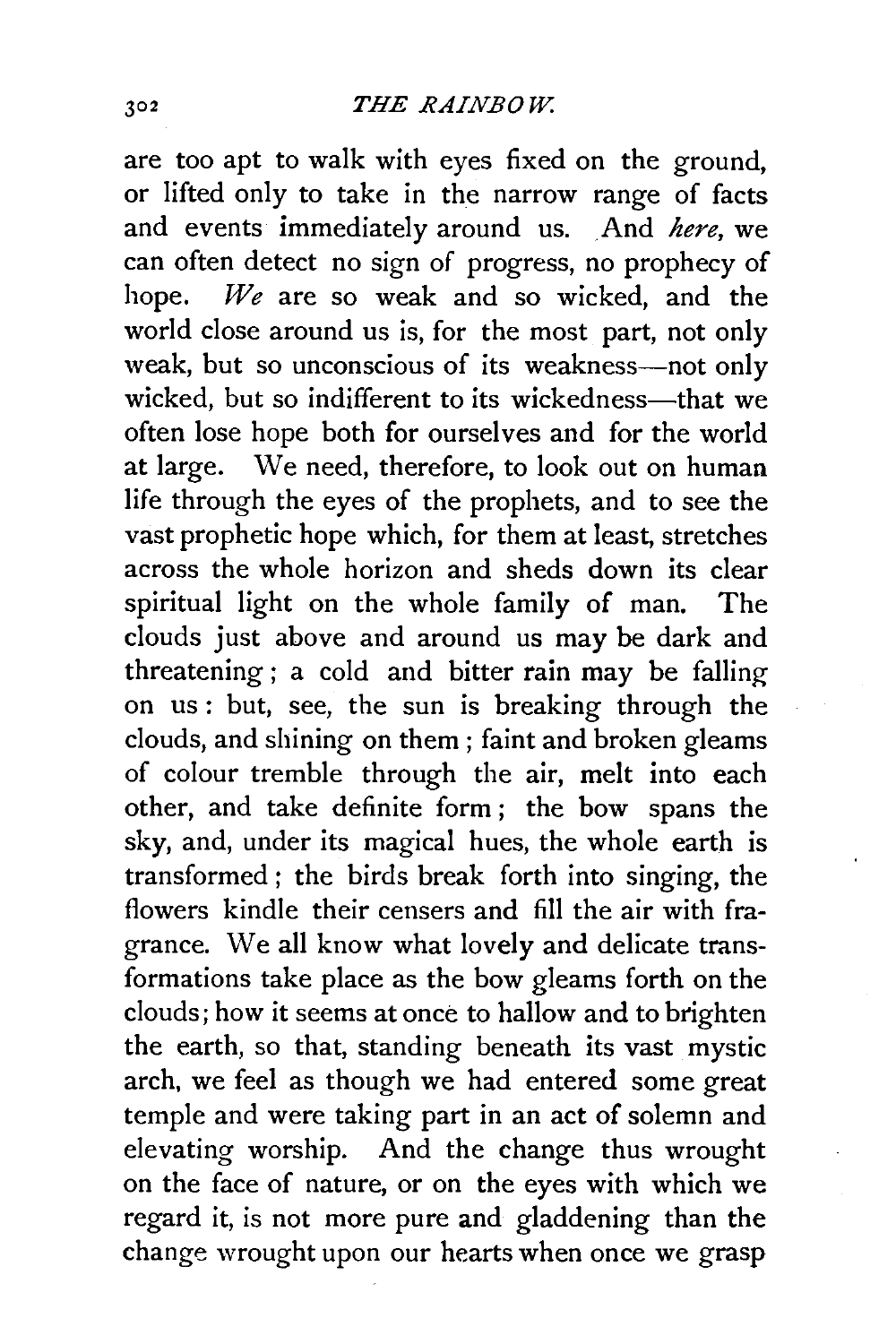the truth it symbolizes and rest upon it. To believe that, because God is love, He is for ever educing good from ill, and that, through all its sins and miseries, the world is passing on to righteousness, charity, peace-this is, as it were, to have a rainbow for ever shining in our beclouded hearts ; it is to gain a clear sustaining hope which hallows and spiritualizes our whole conception of human life. With this great hope for the world's future, we cease to mind earthly things ; for our hearts are set on seeing men grow, not in power, or wealth, or ease, but in righteousness and love. And from this hope, moreover, we draw strength and courage for all our endeavours to raise men and better them. We cannot despair of a world which God is saving, which He has declared that He will save at all costs. We cannot forbode failure for any enterprise which is honestly intended to instruct or elevate it ; for we know that, in taking part in them, we are working towards the very end which God Himself has in view.

And while we gain this large hope for the world, we may also gain a better hope, and therefore a more stedfast design and a firmer endeavour, for our individual lives. There is a latent rainbow in every single drop of dew, as well as in the streaming shower. And there must be hope for every man, or how could there be hope for all men ? *We,* we may be sure, are included, in common with our fellows, in the vast design which embraces the renewal of the human race, the salvation of the world.

And if any of us are called to pass through many and searching sorrows, we shall do well to remember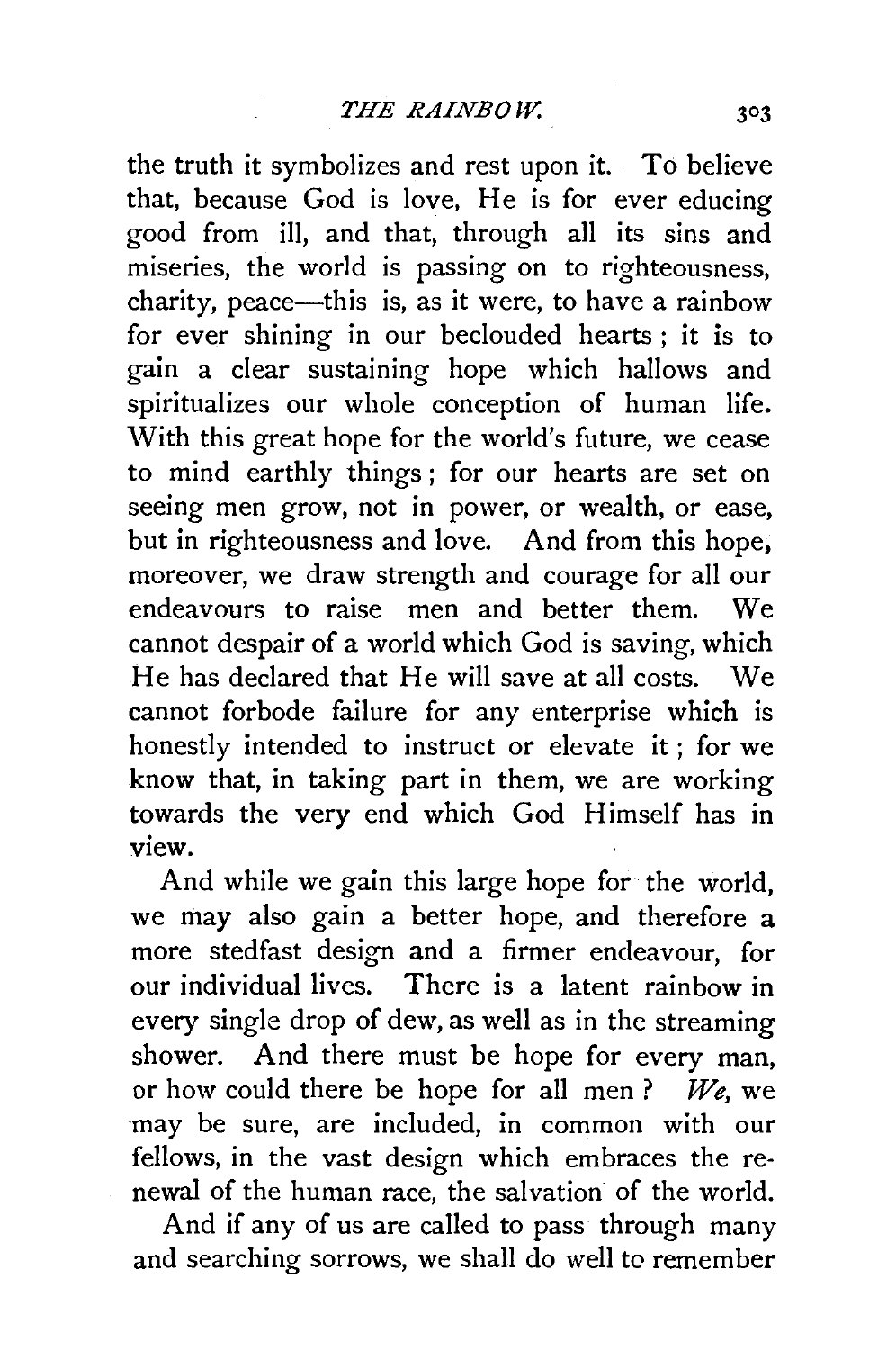that those who live in the high lands, and are most exposed to shower and storm, see most of the rainbow too. To be much exposed to trial is to be brought very near to that Love, touched by which all clouds grow bright with hope.

Nor do I think it fanciful to derive from the Scripture use of the rainbow a hint on that great mystery, the purpose and function of evil. We soon grow weary of staring colours and blazing suns ; but who ever grew weary of the subdued and tender hues of the rainbow? And, perchance, the irradiation of our sin-obscured lives by the stedfast love of God may yield a more tender and pathetic beauty, a beauty more various and mystical, than the clear outshining of his goodwill in cloudless skies. Man *may* rise by his very fall, and become the more like God by a knowledge of good and evil.<sup>1</sup>

But as yet I have only touched on the rainbow and its spiritual suggestions, its incentives to hope; I have said nothing about the rainbow *round the throne* of heaven, or nothing beyond this: that, probably, the rainbow is carried on and up into heaven in order to intimate that its prediction of a happy solution to all the problems of time will be fulfilled only when we enter heaven and put on immortality. But do we thus exhaust the meaning of the position given to the bow of hope in the passage before us ? We do not even touch what I take to be its chief meaning. If St. John transfers earthly symbols to the heavenly world, it is only reasonable to assume that he uses them in their familiar sense, in order that he may thus convey to

*1* Genesis iii. 22.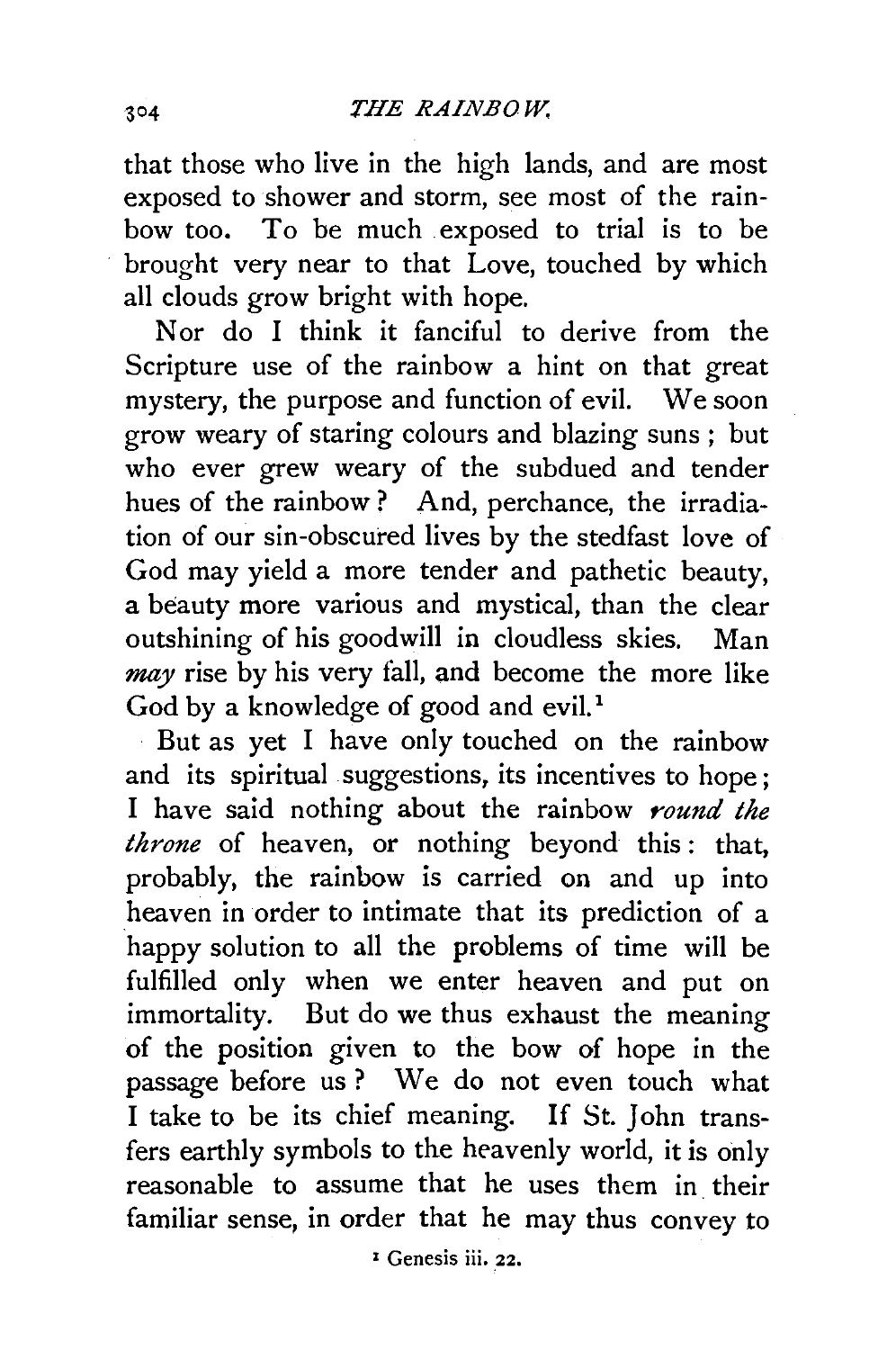us some faint conception of mysteries which we do not comprehend. If he uses them in a wholly new sense, what can they teach us of the new world into which he lifts our thoughts? No, we may be sure that he uses them in their old sense, and wishes us to transfer the conceptions they suggest into that strange heavenly world. But in that case heaven can hardly be either the place, or the state, which many of us have assumed it to be. For, as we have seen, the rainbow is the symbol of a heavenly light shining on earthly clouds; it is the symbol of a Divine Love penetrating, suffusing, transfiguring, the wrongs and sins and miseries of time : it is a prophecy of the final triumph of good over evil. And if there is a rainbow in the sky of heaven, must there not be problems there which we shall not be able to solve, and perhaps sufferings the full meaning of which we shall not be able to see, even though we are being made perfect by them ? Must not the rainbow round the throne be intended to remind us that, even in heaven, God, and God's ways, must remain inscrutable to us, and to promise us that, as we advance in the heavenly life and get nearer to "the throne," we shall nevertheless more and more fully apprehend Him and his ways? It may be that when we reach the heavenly shore, we shall be able to look back and see our earthly life in a new light which shall explain and justify it to us ; but in that new and vaster life on which we shall then enter must there not be much which we cannot grasp at once, and perhaps even a discipline in wisdom and holiness which will be so far in advance VOL. IV. 21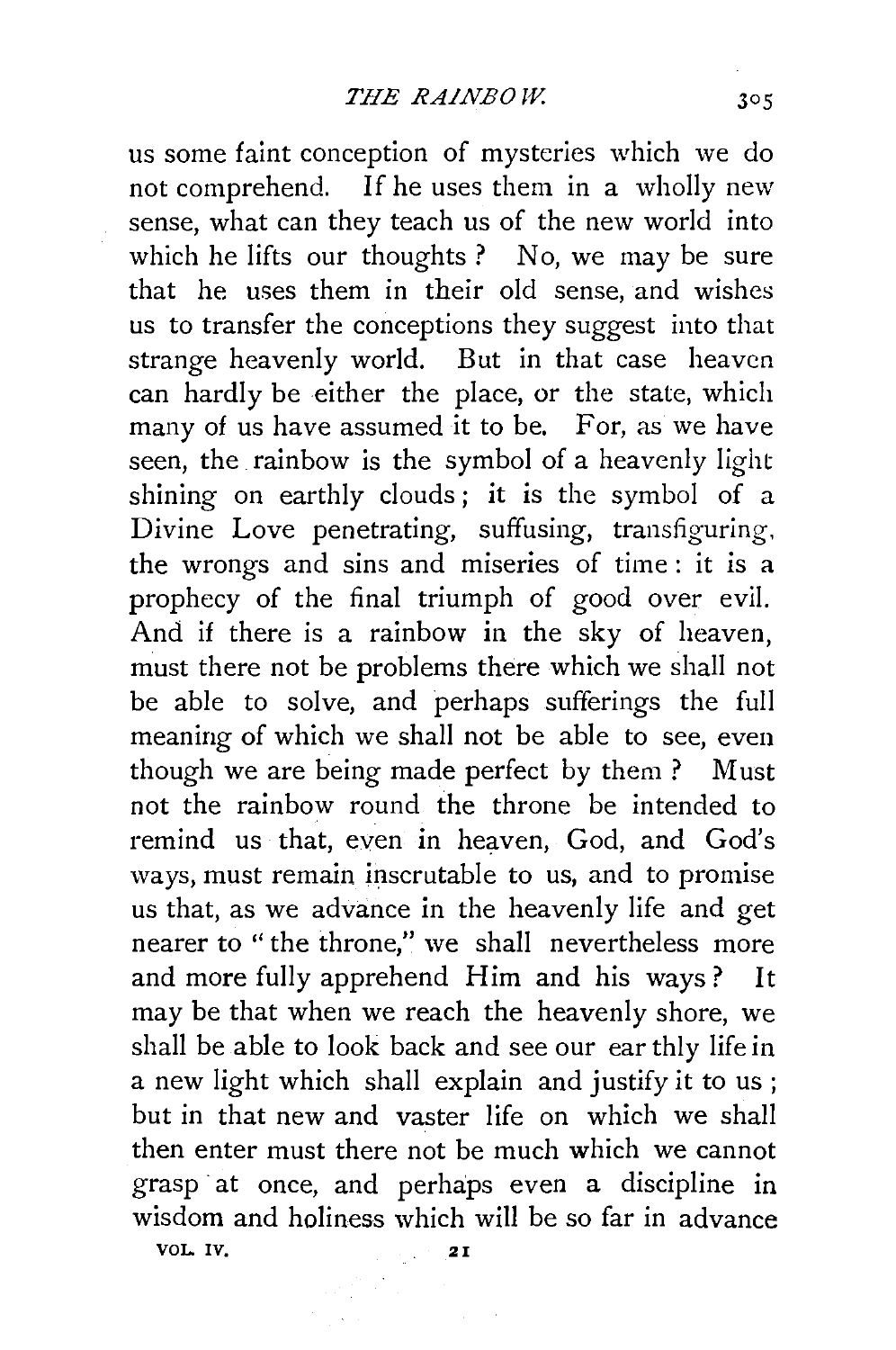cf that whereunto we have attained as that, at times, it may pain and perplex us ?

Opposed as such a conception of heaven may be to the- assumptions current in the Church, it is in full accord with the teachings both of reason and of Holy Writ. St. John, for example, tells us in the immediate context,<sup>1</sup> that he saw a door opened in heaven, that he went through the door, and beheld the worship of the heavenly temple. In a pause of the worship a strong angel brings a sacred roll, · a scripture-or rather seven scriptures in one roll, each of which has its own seal—and demands who will break the seal and read the writings. Here, then, was a mystery in heaven; here was a sealed scripture, containing a sevenfold disclosure of the Divine  $\text{Will}$ : and of all the inhabitants of heaven not one was "found worthy," or "able to open the book, or even to look thereon." Only the Lamb could do that. And whatever else and more all this may mean, can it mean less than this-that, at least at the date at which St. John wrote, there were mysteries of the Divine Will utterly unfathomable to the denizens of heaven until Christ interpreted those mysteries to them ?

So, again, in Chapter vi. verse 9, we are told that St. John saw the souls of the martyrs gathered under the altar on which they had been slain, and heard them cry out with a loud voice, " How long, 0 Lord, holy and true, dost thou not judge and avenge our blood on them that dwell on the earth?" Here, once more, was a mystery in heaven, a painful and perplexing mystery-justice postponed, if not denied,

<sup>1</sup> Revelation iv. and v.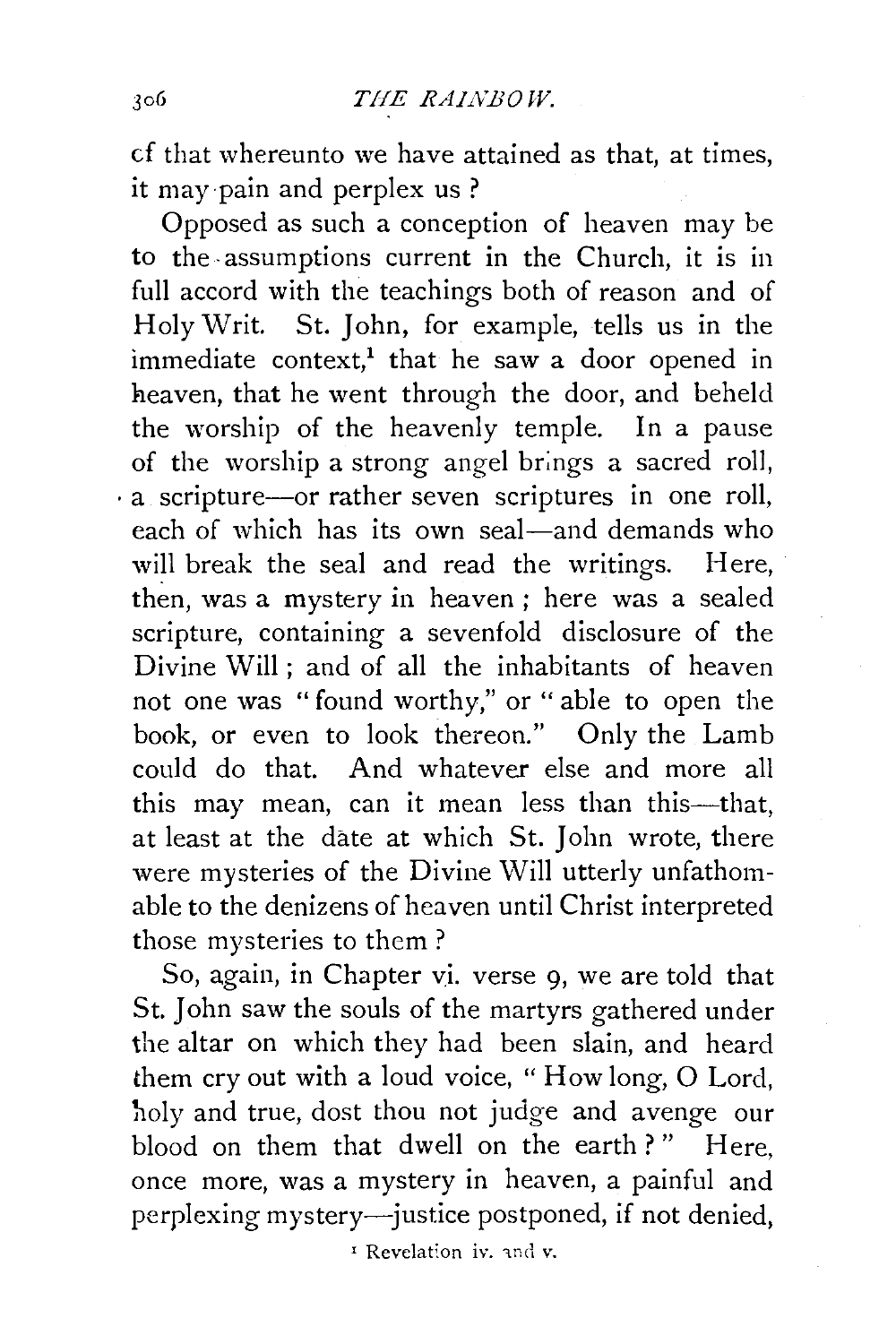and the souls of the faithful martyrs held back, in some ineffable way, from the reward for which they yearried.

Now surely, if St. John's picture of the heavenly world has any truth or force for us, that world must include in it many problems not solved, or solvable, by the intellect of the redeemed, and some which even press painfully on their hearts.

And can any modest and reasonable man suppose that, the very moment he enters heaven, *he* will comprehend the mysteries which St. John could· make nothing of till an interpreting angel was sent to explain them to him ? that he will at once, or ever, master *all* the wonders and secrets of the spiritual world ? Can any modest and reasonable man imagine that he will find out the Almighty to perfection the very instant he is admitted to his presence? Must not the Infinite ever remain a mystery to the finite? Must not God ever be, and do, that which it will task, and perplex, and baffle our feeble intellects to explain and vindicate ?

Nor let any man say that *this* is but a poor heaven as compared with that which he has been wont to anticipate. If it seem poorer to any man, that is only because it is so much greater and richer. For what can be a more noble and attractive prospect to any reflective and devout mind than this : to be always advancing in wisdom and holiness, yet ever to see stretching before us new fields of wisdom to be traversed, new attainments to be won ; to be ever drawing nearer to God, yet ever to find in Him new wonders, new depths, new claims on our confidence and love and praise ? If there be *a cloud*